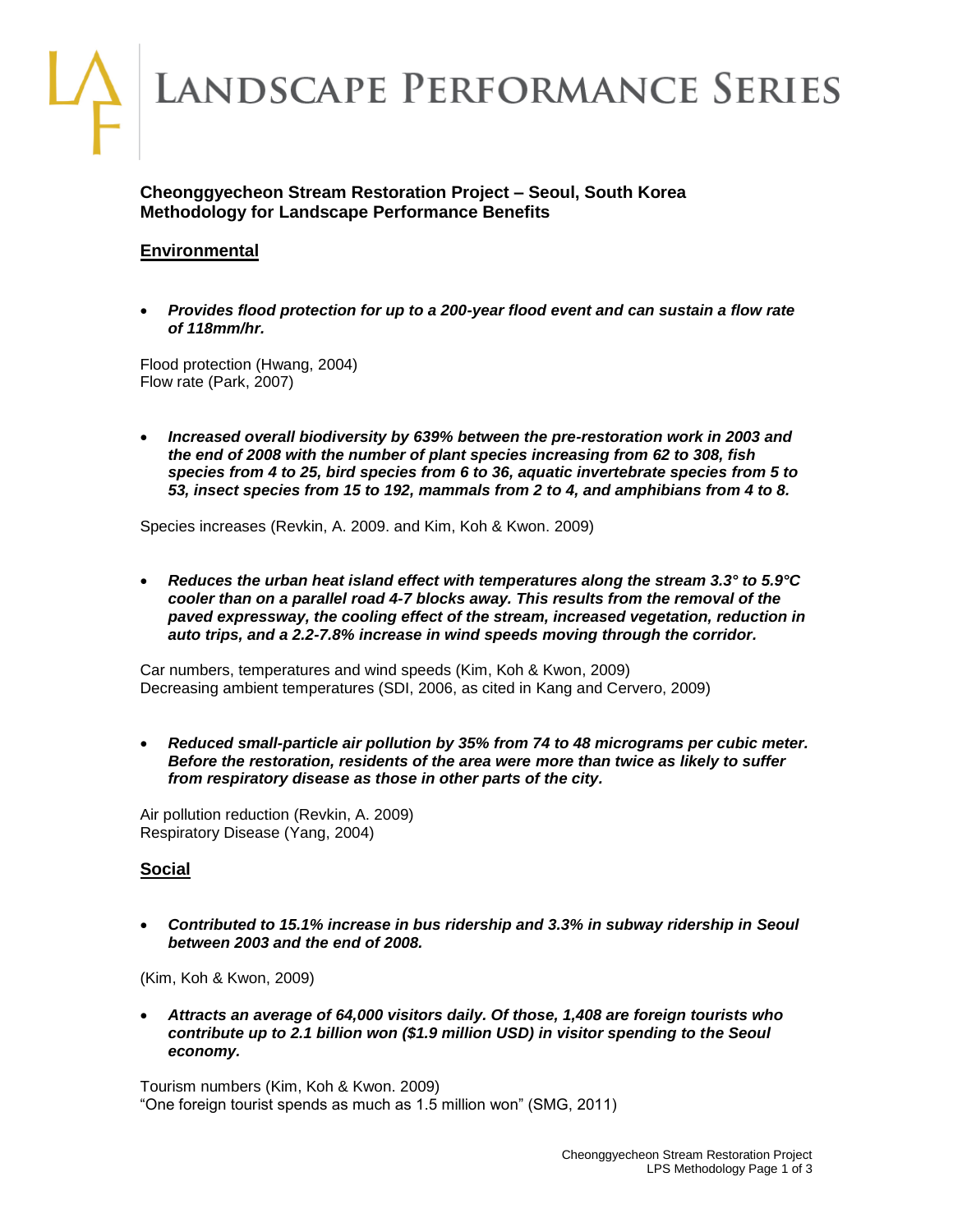1.5 million won X 1,408 foreign tourists daily  $\approx$ 2.1 billion won X 0.0009 USD/won  $\approx$  \$1.9 million USD daily

### **Economic**

 *Increased the price of land by 30-50% for properties within 50 meters of the restoration project. This is double the rate of property increases in other areas of Seoul.*

Land prices (Kim, Koh & Kwon. 2009. pg 32.)

 *Increased number of businesses by 3.5% in Cheonggyecheon area during 2002-2003, which was double the rate of business growth in downtown Seoul; increased the number of working people in the Cheonggyecheon area by 0.8%, versus a decrease in downtown Seoul of 2.6%.*

Business information (Kim, Koh & Kwon. 2009. Pg 32)

#### **Cost Comparison Methodology**

 *Had the Cheonggyecheon Expressway remained, it would have required 100 billion won (\$90 million USD) and 3 years of repairs to secure the safety of the aging structure. While these costs would be approximately 289 billion won (\$260 million USD) less than the cost of the Cheonggyecheon Stream Restoration, the restoration has served as a catalyst for an estimated 22 trillion won (\$1.98 billion USD) worth of capital investment in Cheonggyecheon-area redevelopment that would not have otherwise been invested.*

Cost of required repairs (Hwang, 2004 and Park, K. D., 2007) Re-development capital (Hwang, 2007)

#### **Works Cited**

Kang, Chang Deok and Robert Cervero. 2009. "From elevated Freeway to Urban Greenway: Land value impacts of the CGC project in Seoul, Korea." *Urban Studies* 46 (13) pgs. 2771-2794.

Kim, H.S., T.G. Koh, and K.W. Kwon. 2009. *The Cheonggyecheon (Stream) Restoration Project - Effects of the restoration work.* Cheonggyecheon Management Team, Seoul Metropolitan Facilities Management Corporation. Seoul, South Korea. Received from Kie-Wook Kwon, July 18, 2011.

Park, Kil-Dong. 2007. *Cheonggyecheon Restoration Project*. Seoul Metropolitan Government, Seoul, South Korea.

Hwang, K.Y. 2004. *Restoring Cheonggyecheon stream in the downtown Seoul.* Seoul Development Institute. Seoul, South Korea.